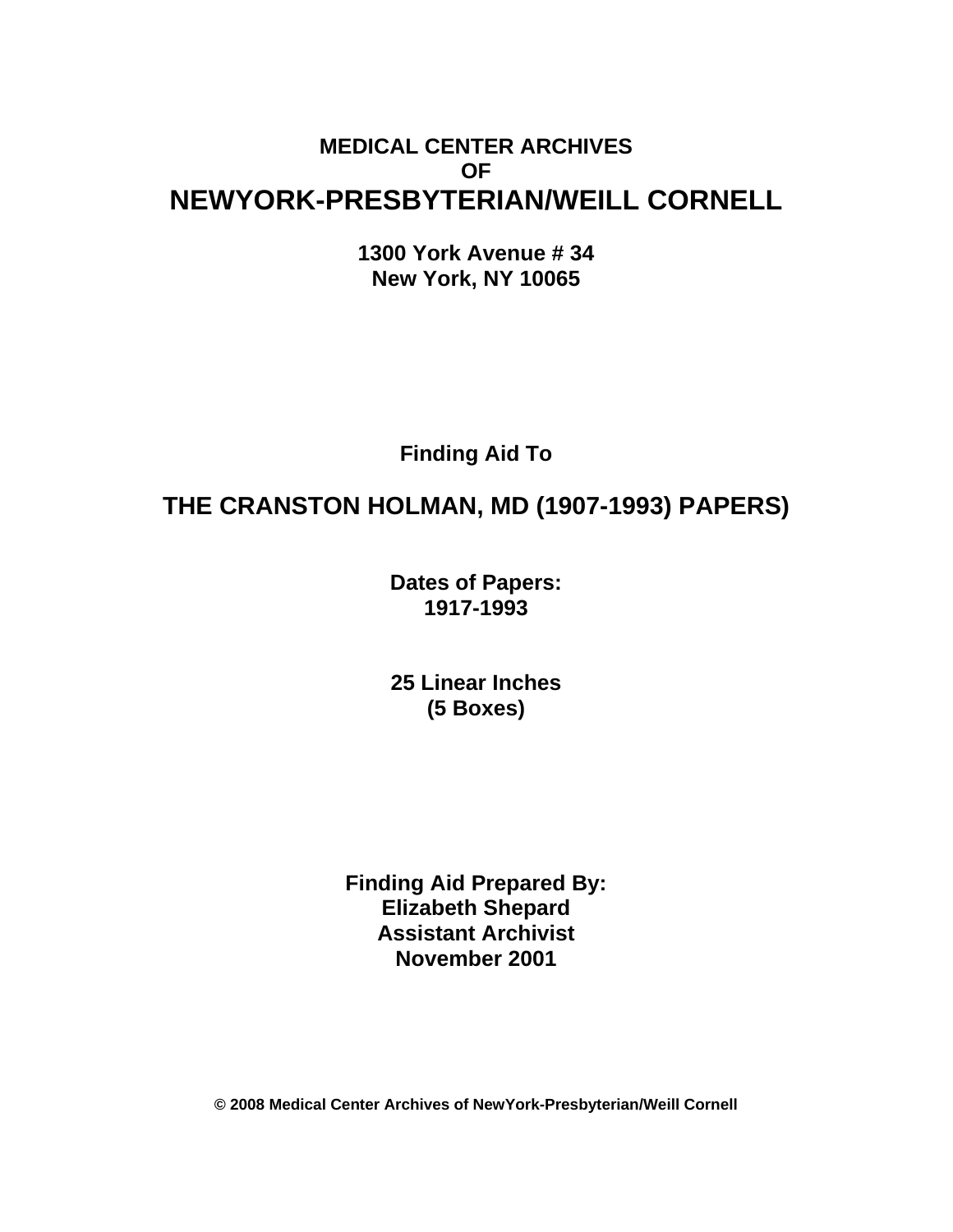#### **NOTE OF PROVENANCE:**

Dr. Constance Friess, his second wife, gave the papers to the Medical Center Archives of NewYork-Presbyterian/Weill Cornell on January 13, 1994.

#### **BIOGRAPHICAL NOTE**

Dr. Cranston Holman was born in Pasadena, California on January 5, 1907. His parents were Frank and Carolyn Holman. His brother, Emile Holman, M.D. was also a renowned physician in California. He married Marion Nicholas and had two children Eric and Martha.

Dr. Holman was a leading tennis player in the 1920s and was the eighth ranked player in the United States. However in 1925, he decided to give up tennis for medicine.

He received both an A.B. (1927) and M.D. (1931) at Stanford University. He was an assistant resident of surgery at Cincinnati General Hospital in 1931-1932. When Dr. George Heuer, his mentor at Cincinnati General Hospital, was hired as chairman/surgeon-in-chief at New York Hospital-Cornell Medical Center in 1932, he brought Dr. Holman with him. He started as assistant resident in surgery at New York Hospital. He moved up the ranks at the hospital: resident surgeon (1935-1936), assistant attending surgeon (1937-1946), associate attending surgeon (1946-1953), and attending surgeon (1953-1975).

In 1935, he joined the faculty of Cornell University Medical College as an instructor in surgery. He moved up the ranks to research fellow (1937), associate in surgery (1937-1938), assistant professor of surgery (1938-1946), associate professor of clinical surgery (1946-1958), and professor of clinical surgery (1958-1975).

During World War II, he joined the U. S. Army Medical Corps and served in the Pacific as a chief surgeon, 29<sup>th</sup> Evacuation Hospital (1942-1945) and 80<sup>th</sup> General Hospital (1945-1946).

He served on the American Board of Surgery in 1939 and the Board of Thoracic Surgery in 1948. He was the president of New York Society of Thoracic Surgery in 1964-1965, president of New York Surgical Society, 1960-1961, and president of New York Medical Surgical Society in 1973. He was a member of several other organizations.

His specialty was thoracic surgery. He participated in one of the world's first heart-lung transplants on December 25, 1969. He and Dr. C. Walton Lillehei and 12 other doctors performed the operation. The patient only lived one week.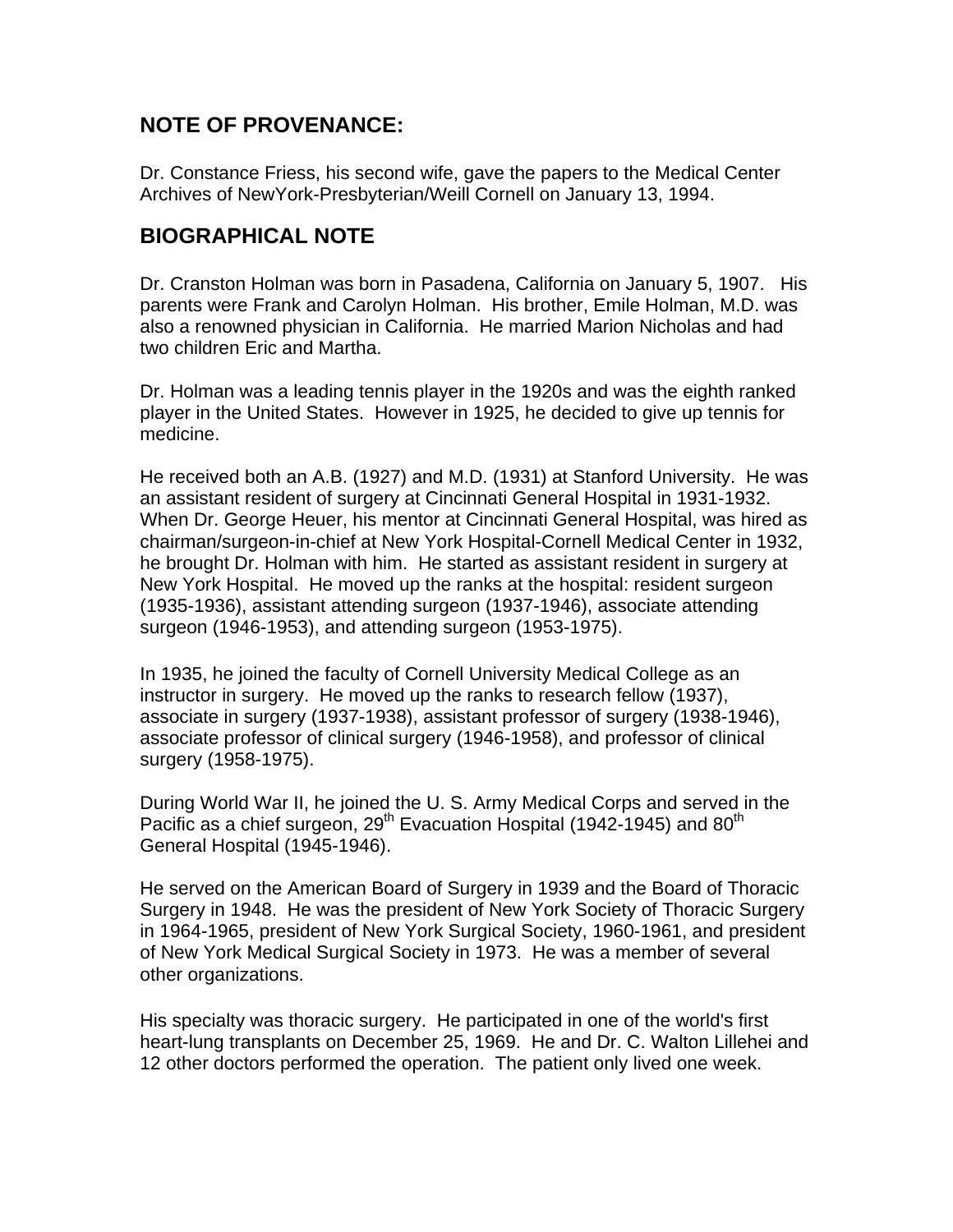He was highly respected by his colleagues and patients. He died on December 10, 1993.

## **SCOPE AND CONTENTS NOTE:**

The collection has been organized into seven series: Correspondence (1917- 1993), Case Files (1932-1970), Research Notes (1932-1987), Reprints (1925- 1977), Biography (1959-1986), Miscellaneous (1881-1984), and Photographs (1930-1990).

## **Series 1: Correspondence, 1917-1993**

This series is arranged by the following categories: business, colleagues and staff, patients, professional societies, and personal.

The business correspondence includes letters regarding donations to him for his work at Cornell University Medical College and New York Hospital.

The correspondence from colleagues and staff, patients, family and friends all show the high regard others felt for him as a surgeon. The personal correspondence includes letters between Dr. Holman and his brother, Dr. Emile Holman. **The patient correspondence is restricted and protected under the federal regulation, HIPAA.**

## **Series 2: Case Files, 1932-1970 (Restricted)**

These files, arranged alphabetically by subject, contain case files, Dr. Holman used in his research. The topics include blalock procedure, bronchitis, common duct stones/acute cholecystitis, lung biopsies, mediastinitis, misotheliona, post operative activity, pulmonary abacus, and ulcers. **The files are restricted and protected under the federal regulation, HIPAA.** 

## **Series 3: Research Notes, 1932-1987**

The research notes series, arranged alphabetically by subject, contains notes or drafts for lectures, papers, and speeches. Some of the topics include accuracy in cytological reports, cardioplasm, carcinoma, extrapleural pneumonolysis, genetic codes, hypothermia during operations, malpractice insurance, pre-gastric analysis, and protocol review forms for animal experimentation.

## **Series 4: Reprints, 1925-1977**

The reprint series is arranged in the following categories: reprints by Dr. Cranston Holman and reprints by family members.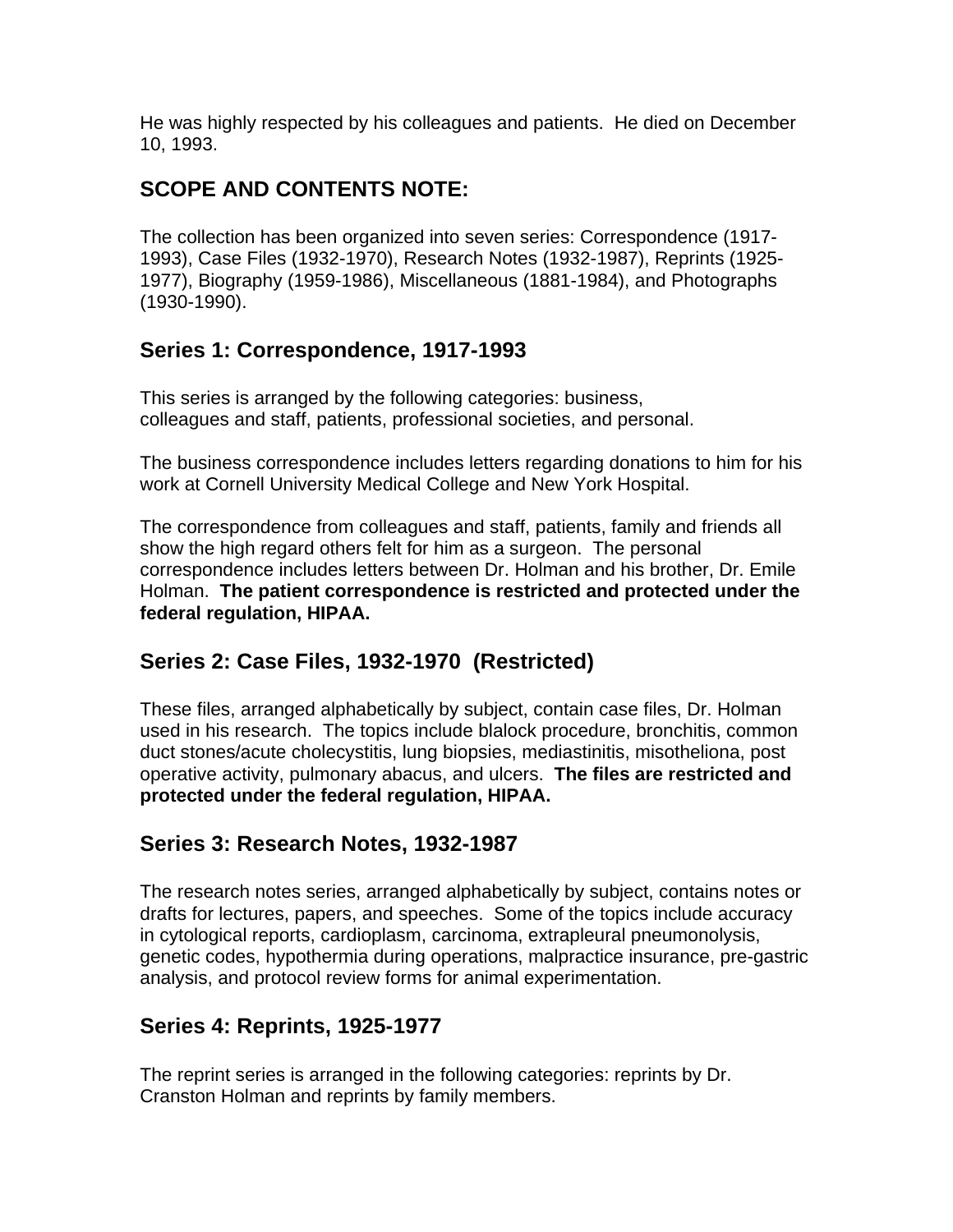The reprint series contain articles by Dr. Cranston Holman, 1936-1977, his brother, Dr. Emile Holman, 1925-1954, and his son Dr. Eric Holman, 1974.

## **Series 5: Biography, 1959-1986**

The biography files, arranged alphabetically by surname, contain biographical information on Dr. William Halsted, Dr. Cranston Holman, Dr. Emile Holman (brother), and Martha Paull (daughter).

## **Series 6: Miscellaneous, 1881-1984**

The miscellaneous series, arranged alphabetically by subject, contains information on the Century Association, 1968-1984, Cornell University Medical College, Hippocratic oath, Dr. George Holman's malaria treatment, 1881, New York Hospital, and his tennis achievements.

#### **Series 7: Photographs, ca. 1930-1990**

The photographs, arranged alphabetically by subject, include images of Dr Cranston (ca. 1930), Dr. Constance Friess, Benjamin S. Park Dinner, 1972, Cornell University Medical College staff, Greenberg Award and Society of Clinical Surgery, 1986-1990. **The photographs have been removed and rehoused with other personal photographic collections and are included in the photo catalog.** 

## **BOX AND FOLDER LISTINGS**

## **BOX 1: CORRESPONDENCE, 1917-1993**

**Folder Description** 

#### **Business Correspondence**

| $\mathbf 1$    | Bolmfalk, J. Fred Trust, 1982-1993                                                   |
|----------------|--------------------------------------------------------------------------------------|
| 2              | Comments on His Book: "Bronchopulmonary Diseases<br>and Related Diseases", 1972-1974 |
| 2a             | Dock, William, 1959-1973                                                             |
| 3              | Doctors Hospital, 1984                                                               |
| 4              | Elastic Stockings, 1975                                                              |
| 5              | Gilbert, Patricia Stuart (Fund), 1954-1979                                           |
| 6              | Gilbert, Patricia Stuart (Fund), 1980-1989                                           |
| $\overline{7}$ | Gilbert, Patricia Stuart (Fund), 1990-1993                                           |
| 8              | Gilbert-Holman Travel Fellowships, 1993                                              |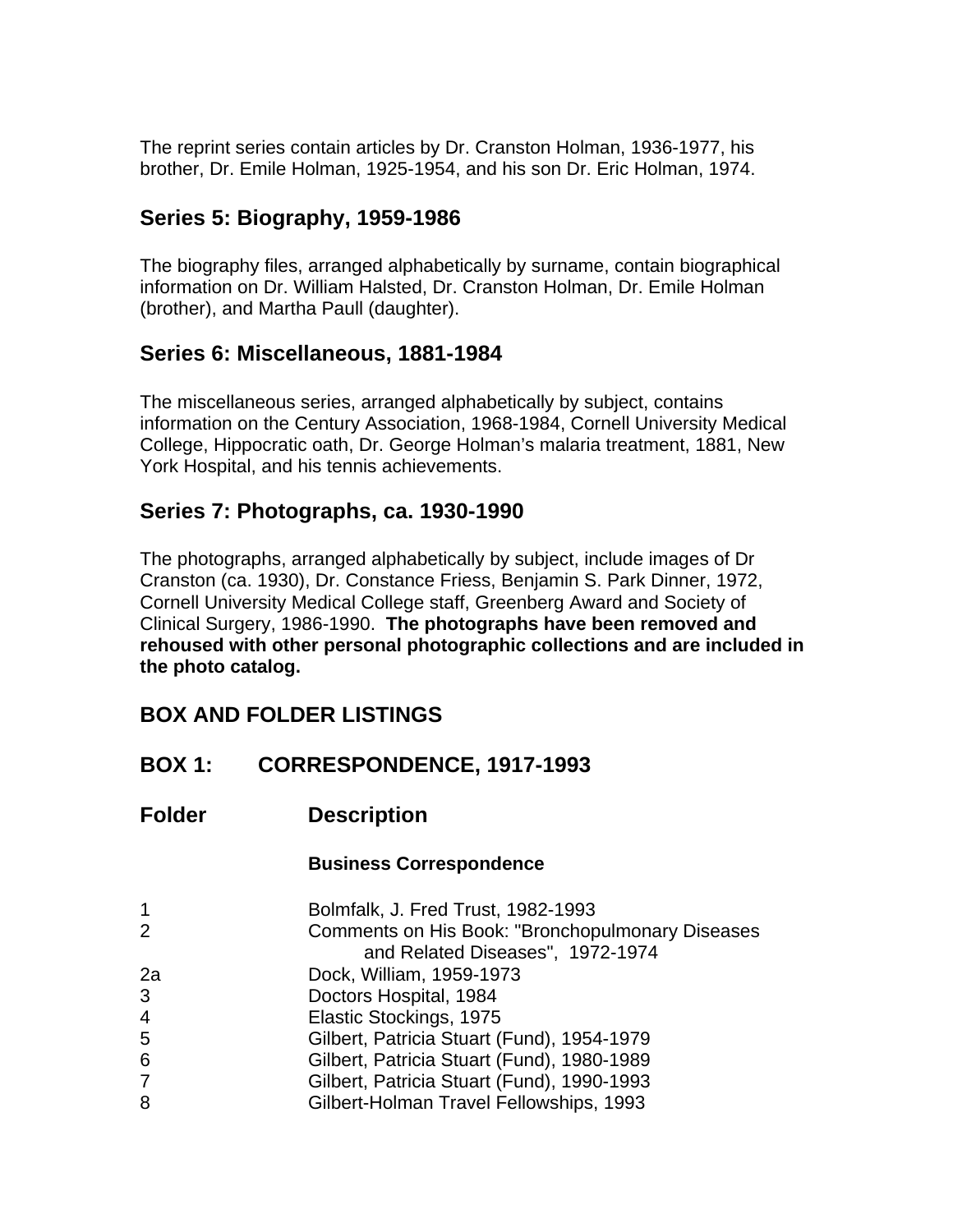- 9 Gilbert Fund-Holman Professorships, 1984-1991
- 10 Greenberg Awards, 1988 (includes a speech and notes)
- 11 **Holman's Retirement, 1987**
- 12 Honorary Alumni Award, 1978
- 13 **Immunology Course, 1988**
- 14 Lab Fees, New York Hospital, 1985
- 15 Medicare, 1984-1990
- 16 Miscellaneous, 1974, 1992
- 17 New York Hospital, (includes history on Dept. of Surgery),
- (1932) 1984-1991
- 18 North Shore Hospital, 1988 19 Shapiro, Dr. S. R. Gift, 1970
- 20 Splenectomy for Traumas, 1983
- 21 Thoracic Surgery, 1966

#### **Colleagues and Staff Correspondence**

22 Bellevue Hospital, Retirement Party, 1962 23 Colleagues and Staff, 1938-1959 24 Colleagues and Staff, 1960-1969

## **BOX 2: CORRESPONDENCE, 1917-1993**

#### **Colleagues and Staff Correspondence**

1 Colleagues and Staff, 1970-1988 2 Thorbjarnarson, Bjorn, M.D., 1975

#### **Patient Correspondence (Restricted)**

| 3 | F11 (Semi-Intense Care Unit), Adverse Comments from<br>Patients, 1971 |
|---|-----------------------------------------------------------------------|
| 4 | G. S. Letters, n.d.                                                   |
| 5 | Patient Correspondence, 1938-1949                                     |
| 6 | Patient Correspondence, 1950-1959                                     |
| 7 | Patient Correspondence, 1960-1969                                     |
| 8 | Patient Correspondence, 1970-1988                                     |
| 9 | Patient Correspondence, no dates                                      |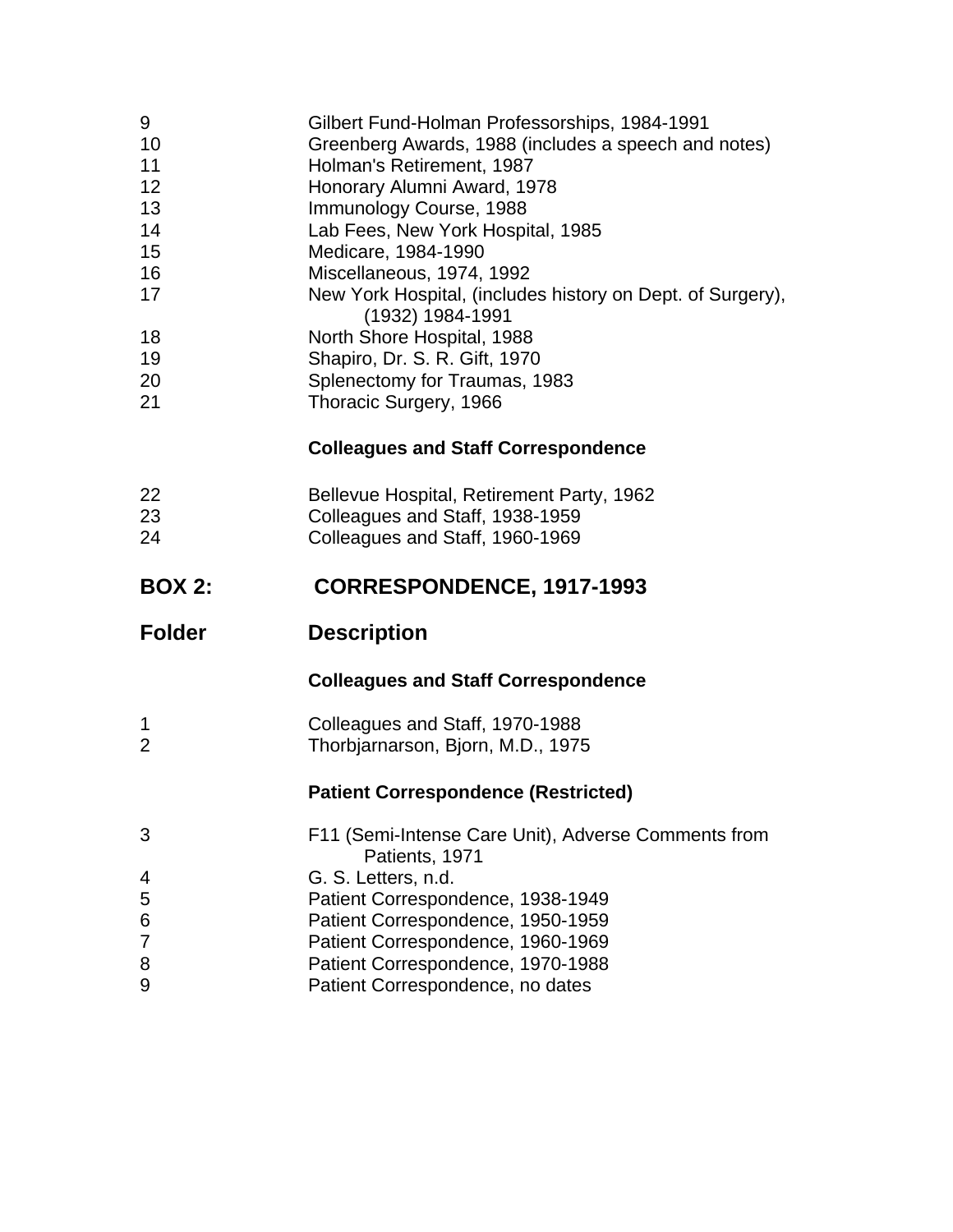| <b>BOX 3:</b>                           | <b>CORRESPONDENCE, 1917-1993</b>                                                                                                                                                                                                                                                |
|-----------------------------------------|---------------------------------------------------------------------------------------------------------------------------------------------------------------------------------------------------------------------------------------------------------------------------------|
| <b>Folder</b>                           | <b>Description</b>                                                                                                                                                                                                                                                              |
|                                         | <b>Professional Societies Correspondence</b>                                                                                                                                                                                                                                    |
| 1<br>2<br>$3 - 4$<br>5<br>6             | American Surgical Association, 1940-1991<br>New York Medical and Surgical Society, 1959-1984<br>Society of Clinical Surgery, 1982-1988 (includes a directory<br>ca. 1982 and the 1954 constitution<br>Stanford Medical Alumni Association, 1985<br>Various Societies, 1948-1983 |
|                                         | <b>Personal Correspondence</b>                                                                                                                                                                                                                                                  |
|                                         |                                                                                                                                                                                                                                                                                 |
| 7                                       | Family: Holman, Emile, M. D. (brother), 1917-1973<br>(includes letters to and from his brother)                                                                                                                                                                                 |
| 8<br>9                                  | Family Correspondence: Misc includes Eric Holman), n.d.<br>Gatti, Attilo (re: gift of ivory), 1958                                                                                                                                                                              |
| <b>BOX 4:</b>                           | <b>CORRESPONDENCE, 1917-1993</b>                                                                                                                                                                                                                                                |
| <b>Folder</b>                           | <b>Description</b>                                                                                                                                                                                                                                                              |
|                                         | <b>Personal Correspondence</b>                                                                                                                                                                                                                                                  |
| 1<br>$\overline{c}$<br>3<br>4           | Personal Correspondence, 1957-1986<br>Personal Correspondence, no dates<br>Rood, Reginald, M. D., 1974-1977<br>Stratford, Gerald, 1940-1986                                                                                                                                     |
| <b>BOX 4:</b>                           | CASE FILES, 1932-1970 (Restricted)                                                                                                                                                                                                                                              |
| <b>Folder</b>                           | <b>Description</b>                                                                                                                                                                                                                                                              |
|                                         | Research files that include information about cases.                                                                                                                                                                                                                            |
| 5<br>6<br>7<br>8<br>9<br>10<br>11<br>12 | Blalock Procedure, 1946-1956<br>Bronchitis, n.d.<br>Common Duct Stones/Acute Cholecystitis, 1932-1948<br>Interesting Cases, 1942-1955<br>Lung Biopsies, 1932-1969<br>Mediastinitis, 1961-1968<br>Misotheliona, 1932-1970<br>Post Operative Activity, n.d.                       |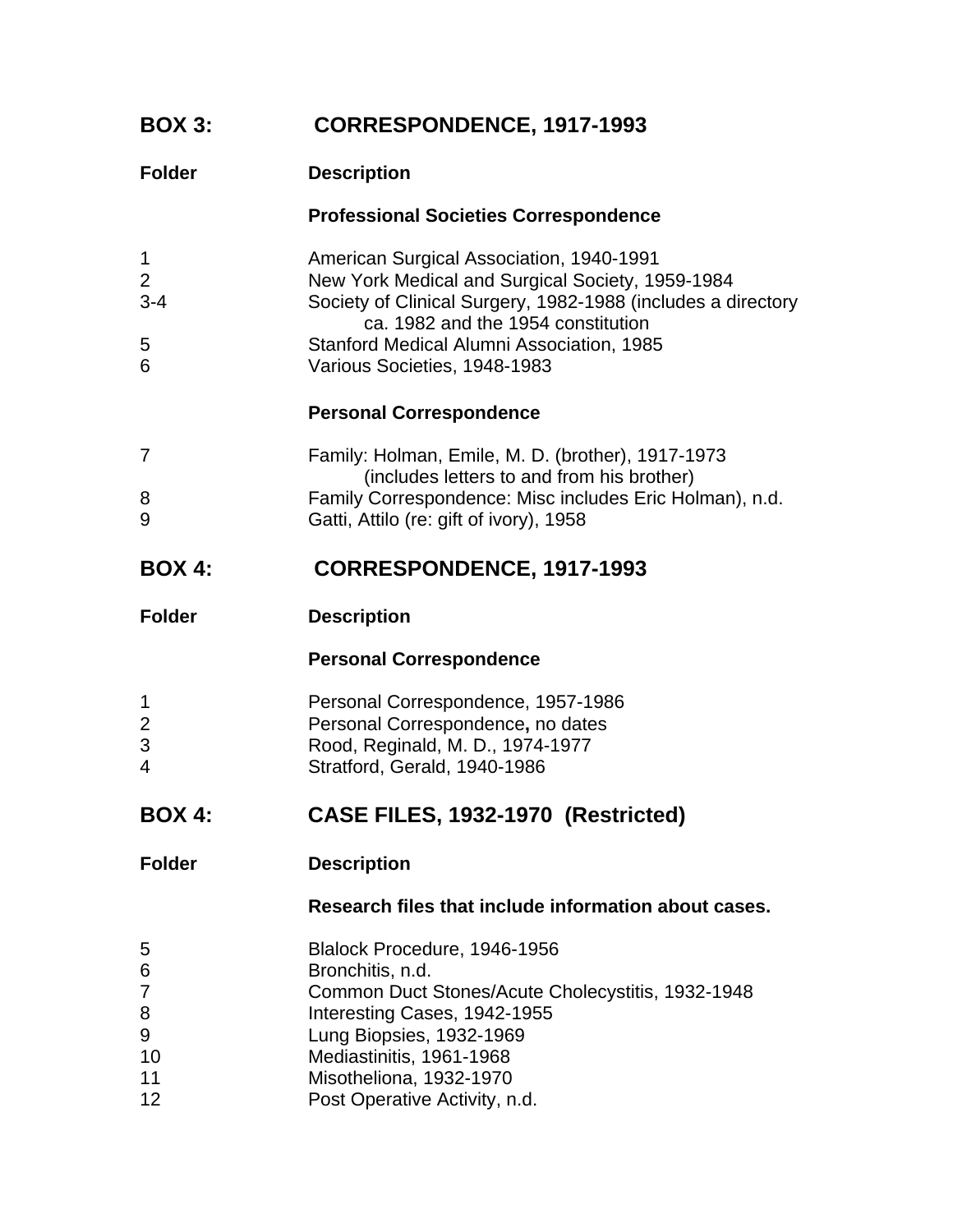| 13 | Pulmonary Abacus, 1932-1965 |
|----|-----------------------------|
| 14 | Ulcers, 1932-1941           |

#### **BOX 4: RESEARCH NOTES, 1932-1987**

#### **Folder Description**

**Files that contain research notes, citations or drafts of speeches or papers.** 

- 15 Accuracy in cytological reports, n.d.
- 16 Barnes, William Dinner: Speech, 1987
- 17 Cardioplasm, lecture notes, 1932
- 18 Carcinoma, notes, n.d.
- 19 Extrapleural Pneumonolysis, n.d.
- 20 Genetic Codes, 1967
- 21 Heuer Memorial Lecture, 1966
- 22 Hypothermia during operation, 1986
- 23 Malpractice Insurance, 1970's
- 24 Medical Interns, (includes notes and articles), 1970-1974
- 25 1982 Roundtable Discussion, transcript
- 26 Pre-Gastric Analysis, for JAMA publication, n.d.
- 27 **Protocol Review Form for Animal Experimentation, n.d.**

## **BOX 5: RESEARCH NOTES, 1932-1987**

**Folder Description** 

**Files that contain research notes, citations or drafts of speeches or papers.** 

- 1 Speech Notes, Unknown, n.d. 2 Teaching Graduate School, 1953-1958
- **BOX 5: REPRINTS, 1936-1977**
- **Folder Description**

#### **Reprints by Dr. Cranston Holman**

- 3 Reprints, 1936-1949
- 4 Reprints, 1950-1977